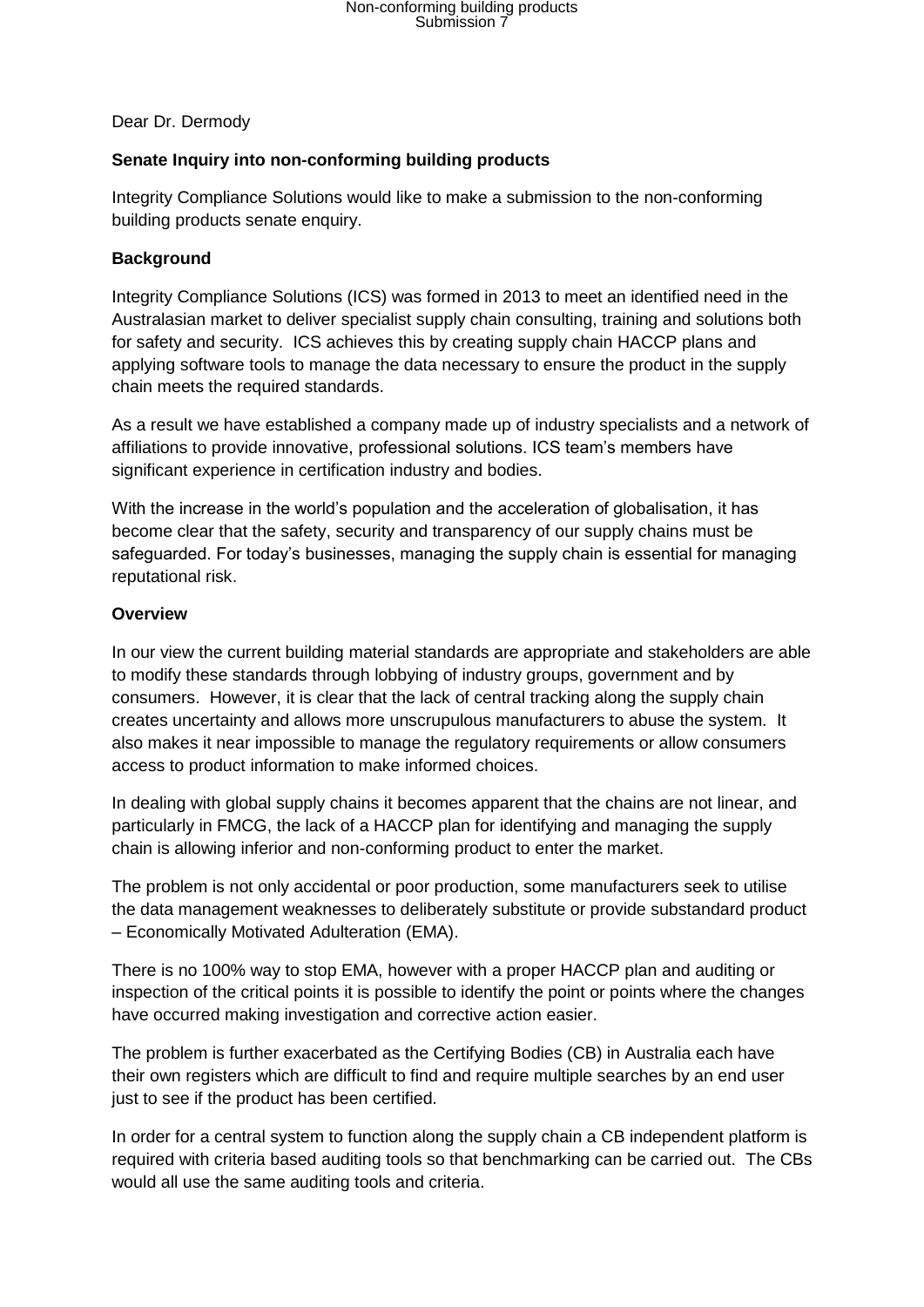# Non-conforming building products Submission 7

Furthermore, these systems need to mobile auditing platforms (MAP) which operate in real time with an internet connection. The faster the data is benchmarked and test results compared, the lower the economic impact for the importer in the supply chain.

These tools are already operational including complex batch tracking/tracing for the Italian wheat board, UDSA database consolidation, MAP auditing global approver bodies such as IFS.

#### **Recommendations for Supply Chain Measurement & Improvement**

1. ICS has a real time MAP platform (refer figure 1) that is multilingual in input and output.

The system is CB independent and requires  $3<sup>rd</sup>$  Party certifiers to

- a. Place product certifications into a single database.
- b. Use the same criteria check lists
- c. Conduct criteria based assessments which allows benchmarking
- d. Comparison of test results & inspections data to be captured



## Figure 1

- 2. ICS has supply chain tool with cascading portals for the various levels of stakeholder which are aligned to the HACCP plan
	- a. For registration of manufacturers, importers and distributors before sale
	- b. For tracking and more importantly for traceability
	- c. Consumer access to the essential registration and certification data
	- d. Regulatory agencies access benchmark information and automated exception handling of suspended or cancelled suppliers